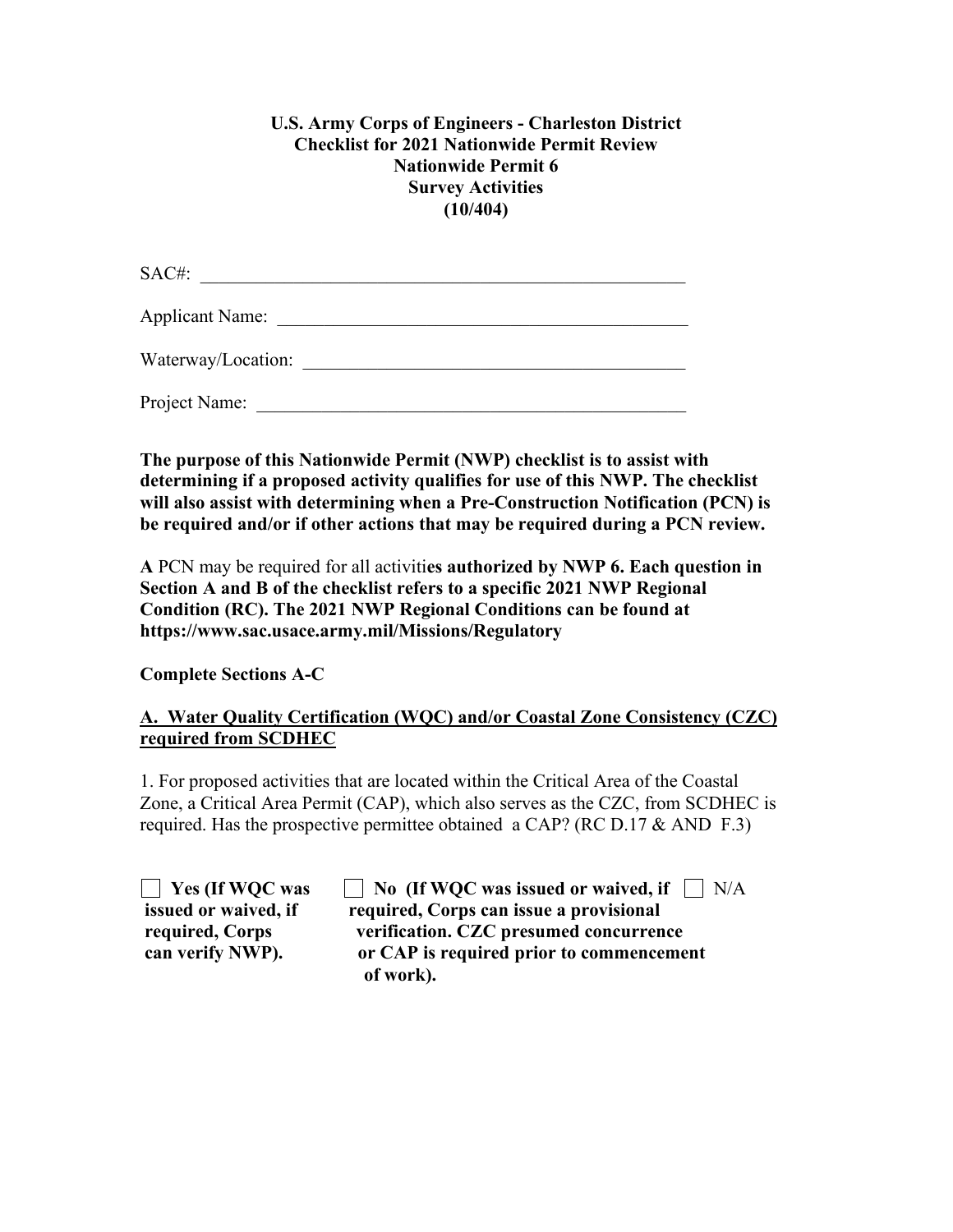## **B. Regional Conditions:**

1. Does the prospective permittee understand that use of the nationwide permits does not preclude requirements to obtain all other applicable Federal, State, county, and local government authorizations? (RC C.1)

Yes

2. Would the proposed activity occur in areas known or suspected to have sediment contamination? (RC C.2)



3. Would the proposed activity, both temporary and permanent, be located in a FEMA designated floodway? (RC C.3)

**Yes (PCN required)** No

4. Would the proposed activity be located in or adjacent to an authorized USACE Civil Works project, including Federal Navigation projects, as listed below? (RC C.4)

a. **USACE Civil Works projects:** Buck Creek in Horry County, Eagle Creek in Dorchester County, Kingstree Branch in Williamsburg County, Sawmill Branch in Berkeley and Dorchester Counties, Scotts Creek in Newberry County, Socastee Creek in Horry County and Turkey Creek in Sumter County, Wilson Branch in Chesterfield County, Edisto River in Orangeburg and Dorchester Counties, North Edisto River in Aitken and Orangeburg Counties, Folly Beach in Charleston County, Hunting Island Beach, waste water treatment plant and water line in Beaufort County, Myrtle Beach in Georgetown and Horry County, Pawleys Island Beach in Georgetown County, Edisto Island Beach in Charleston County, Crab Bank in Charleston County, Morris Island Lighthouse in Charleston County, Miller Corner Disposal area Phragmites Control in Georgetown County, Cape Marsh Management area (Santee Coastal Reserve) in Charleston County, Murphy Island in Charleston County, Pocotaligo River and Swamp in Clarendon and Sumter Counties, Pinopolis Dam in Berkeley County, Battery Pringle in Charleston County, Castle Pinckney in Charleston County, Pompion Hill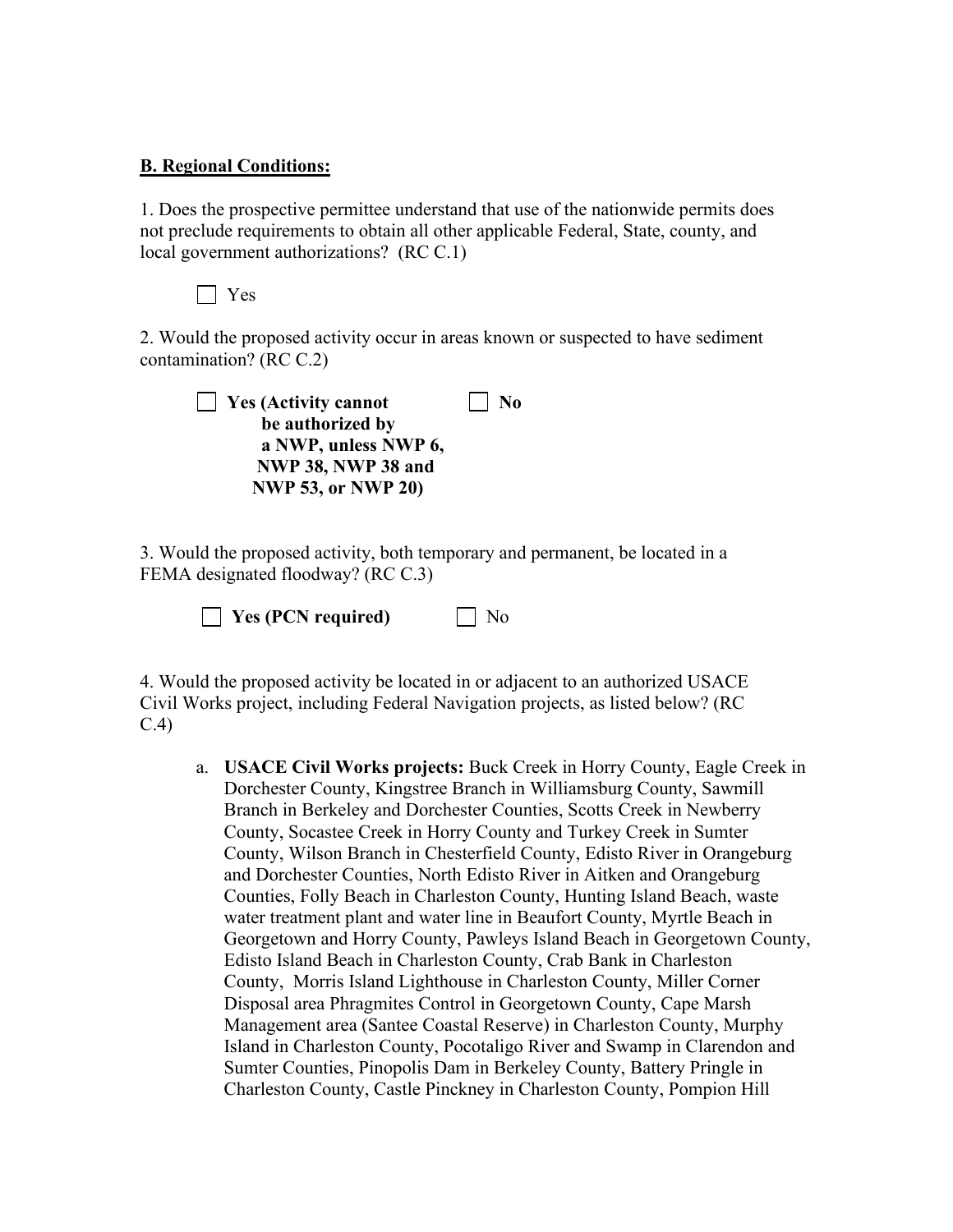Chapel along the Cooper River in Berkeley County, Drayton Hall in Charleston County, Indian Bluff in Orangeburg County, Singleton Swash at Shore Drive in Horry County, Turkey Creek Bridge at Pineview Drive in Lancaster, Big Dutchman Creek Bridge at West Oak Drive in Rock Hill, SC, Calabash Branch Bridge at Tom Joye Road in Clover, Blue Branch Bridge at Fortanberry Road in Gaffney, Glenn Creek Bridge at Sulphur Springs Road in Spartanburg County, Cow Castle Creek (Bowman) in Orangeburg County, Cowpen Swamp at Simpson Creek in Horry County, Crabtree Swamp in Horry County, Saluda River (North, South, and Middle Fork) in Greenville County, Shot Pouch Creek in Sumter County, Simpson Creek in Horry County, and Todd Swamp in Horry County.



b. **Defined Federal Navigation projects:** Ashley River (0.5 miles east of Hwy 7 bridge downstream to the Atlantic Intracoastal Waterway (AIWW)), Atlantic Intracoastal Waterway ((AIWW) GA/SC line to SC/NC line), Brookgreen Garden Canal, Calabash Creek, Charleston Harbor (including the Cooper River, Town Creek, Shem Creek to Coleman Blvd and Mount Pleasant Channel), Folly River, Georgetown Harbor (Winyah Bay, Sampit River and Bypass Channel), Jeremy Creek, Little River Inlet, Murrells Inlet (Main Creek), Port Royal Harbor, Shipyard River, Savannah River (Below Augusta) and Town Creek McClellanville (i.e., Five Fathoms Creek, AIWW to Bulls Bay).

**No** Yes (PCN required) Mo

c. **Undefined Federal Navigation projects**: Adams Creek, Archers Creek (From intersection with Beaufort River for 2 miles), Edisto River (River mile 0.00 to 175.0), Great Pee Dee River (Waccamaw River via Bull Creek then to Smith Mills, then to Cheraw), Lynches River/Clark Creek (Clark Creek to Lynches River, River Mile 0.0 to 56.0), Mingo Creek (to Hemmingway Bridge), Salkehatchie River (5 miles above Toby's Bluff to Hickory Hill, River mile 20.4 to 62.3), Santee River (Closed to navigation at mile 87 (Santee Dam)), Waccamaw River (river mile 0.0 to 90 (state line)), Wateree River (Mouth to Camden), and Village Creek (Morgan River to Porpoise Fish Co., 2.2 miles).

**Yes (PCN required)** No

5. If the proposed activity would be located in or adjacent to an authorized Federal Navigation project, as referenced in Regional Condition C.4.b, does the project drawings include the following information: (1) State Plane Coordinates (NAD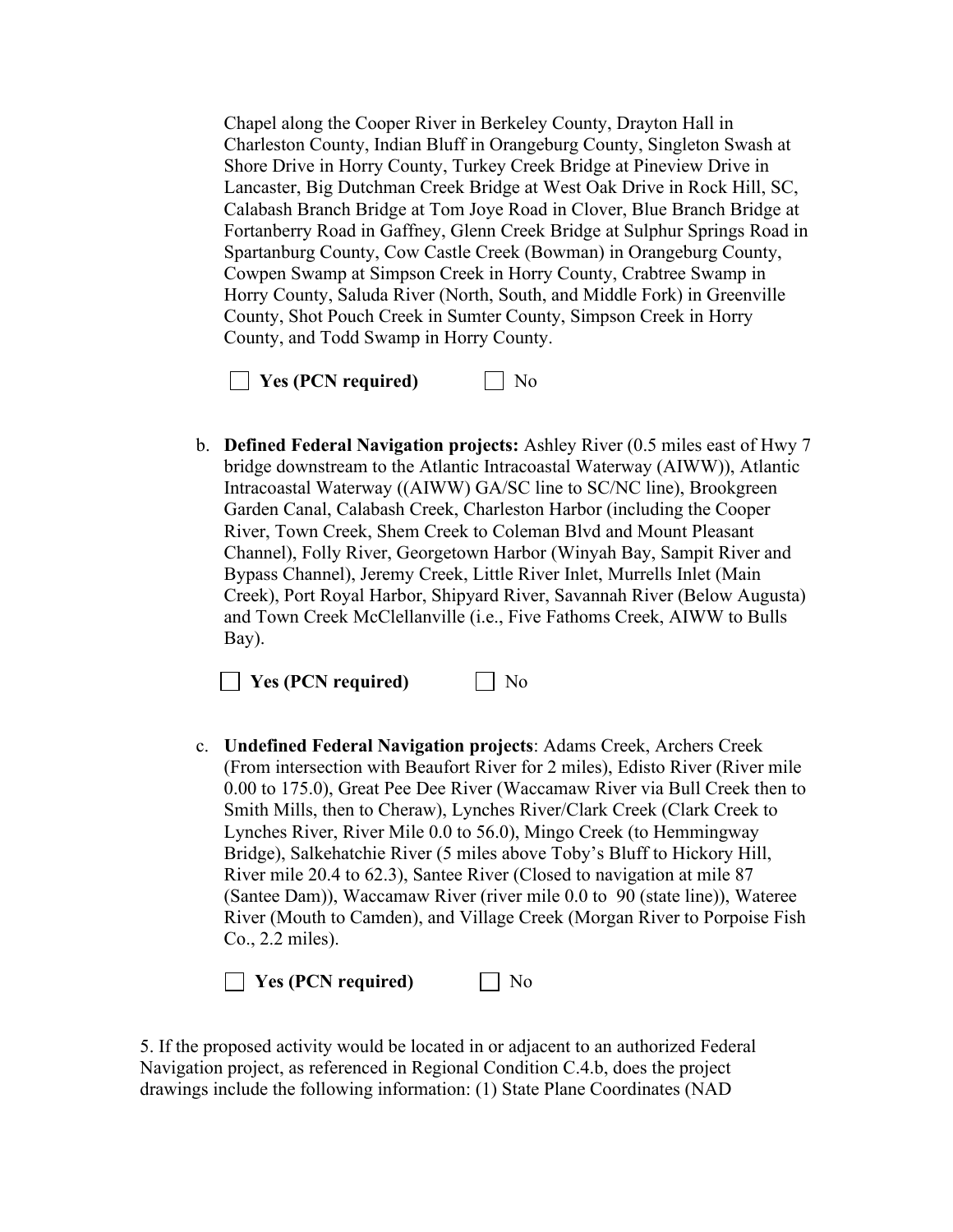1983) for a minimum of two corners of each structure or fill where it is closest to the Federal channel; (2) the distance from watermost edge of the proposed structure or fill to the nearest edge of the Federal channel; AND (3) Mean Low Water line and the Mean High Water line? (RC C.5)

| $\vert$ Yes (PCN required)<br>N/A                                                                                                                                                                                                                                                                                                                                                                                                                                                 | No (Revise the drawings to<br>include this information) |
|-----------------------------------------------------------------------------------------------------------------------------------------------------------------------------------------------------------------------------------------------------------------------------------------------------------------------------------------------------------------------------------------------------------------------------------------------------------------------------------|---------------------------------------------------------|
| 6. For all NWPs requiring a PCN AND when the activity involves the discharge of<br>dredged or fill material into waters of the U.S. associated with mechanized land<br>clearing that results in the permanent conversion of forested or scrub-shrub wetlands<br>to herbaceous wetlands, does the PCN include the following information: (1) a<br>written description and/or drawings of the proposed conversion activity and (2)<br>acreage of the permanent conversion? (RC C.6) |                                                         |
|                                                                                                                                                                                                                                                                                                                                                                                                                                                                                   |                                                         |

| $\vert$ Yes | $\vert$ No (The PCN should be | N/A |
|-------------|-------------------------------|-----|
|             | revised to include this       |     |
|             | information)                  |     |
|             |                               |     |

7. Does the activity comply with all of the NWP General Conditions?

| $\Box$ Yes | $\Box$ No (Activity does not qualify for |
|------------|------------------------------------------|
|            | use of a NWP)                            |

## **B. Nationwide Permit #6**

1. Does the proposed activity involve survey activities, such as core sampling, seismic exploratory operations, plugging of seismic shot holes and other exploratory-type bore holes, exploratory trenching, soils surveys, sampling, sample plots or transects for wetland delineations, and historic resources surveys?

> Yes **No (Activity does not qualify for use of NWP 6)**

2. If the proposed activity involves "exploratory trenching", does the exploratory trenching include mechanical land clearing of the upper soil profile to expose bedrock or substrate, for the purposes of mapping or sampling exposed material?

| <b>NA</b> | $\Box$ Yes | $\Box$ No (Activity does not |
|-----------|------------|------------------------------|
|           |            | qualify for use of NWP 6)    |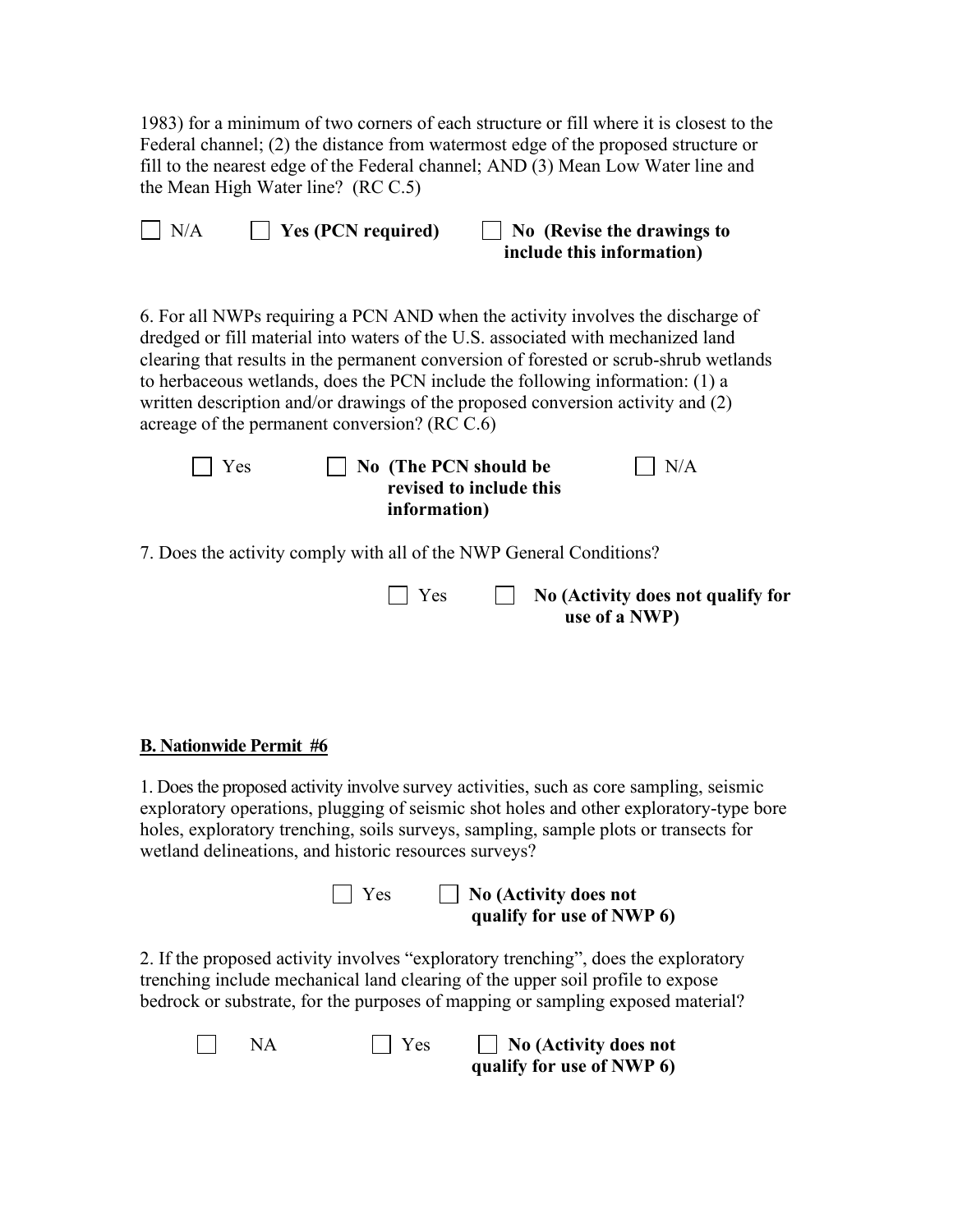3. If the proposed activity involves "exploratory trenching", will the area in which the exploratory trench is dug be restored to its pre-construction elevation upon completion of the work?

 NA Yes **No (Activity does not qualify for use of NWP 6**) 4. If the proposed activity involves "exploratory trenching", will the exploratory trench drain a water of the US? **NA Yes (Activity does not**  $\Box$  No **qualify for use of NWP 6)** 5. If the proposed activity involves "exploratory trenching" in wetlands, will the top 6 to 12 inches of the trench be backfilled with topsoil from the trench?  $\Box$  NA  $\Box$  Yes  $\Box$  No 6. If the proposed activity involves the construction of temporary pads, does the discharge exceed  $1/10^{th}$ -acre of waters of the U.S.? NA **Yes (Activity does not**  $\Box$  No **qualify for use of NWP 6)** 7. Does the proposed activity involve the discharge and/or structures associated with the recovery of historic resources? NA **Yes (Activity does not** No **qualify for use of NWP 6)** 8. Does the proposed activity involve drilling and the discharge of excavated material from test wells for oil and gas exploration? NA **Yes (Activity does not** No **qualify for use of NWP 6)**

9. Does the activity involve plugging of oil and gas exploration test wells?

| <b>NA</b> | $\Box$ Yes | $\Box$ No |
|-----------|------------|-----------|
|-----------|------------|-----------|

10. Does the proposed activity involve fill for roads or similar activities?